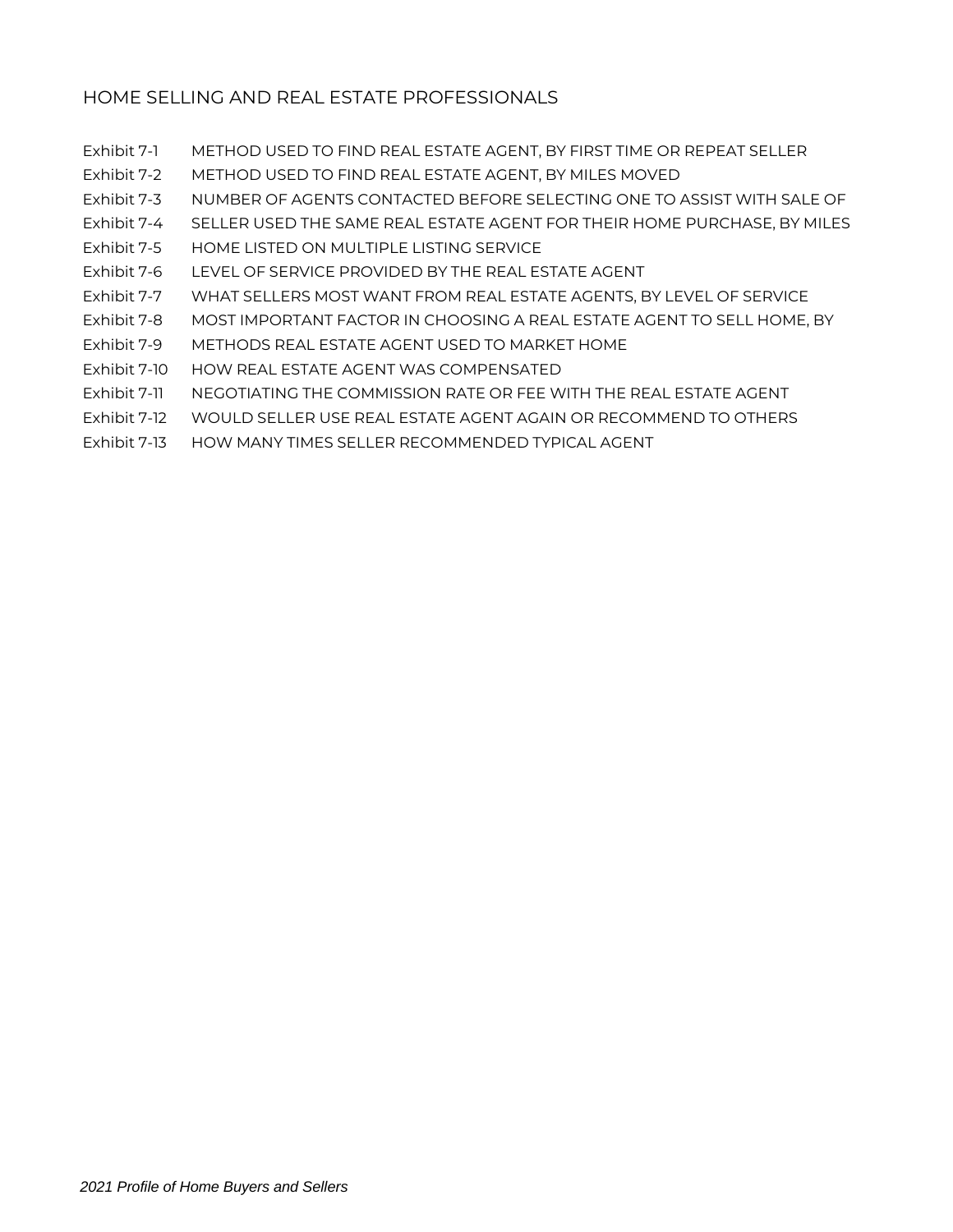## Exhibit 7-1 **METHOD USED TO FIND REAL ESTATE AGENT, BY FIRST TIME OR REPEAT SELLER** *(Percentage Distribution)*

# **Indiana**

|                                                                         |                | <b>First-time</b> | Repeat         |
|-------------------------------------------------------------------------|----------------|-------------------|----------------|
|                                                                         | All sellers    | <b>Seller</b>     | <b>Seller</b>  |
| Referred by (or is) a friend, neighbor or relative                      | 40%            | 53%               | 32%            |
| Used agent previously to buy or sell a home                             | 30             | 25                | 36             |
| Visited an open house and met agent                                     | $\overline{2}$ | $\ast$            | 5              |
| Internet website (without a specific reference)                         |                | $\ast$            | $\overline{2}$ |
| Personal contact by agent (telephone, email, etc.)                      | 8              | 6                 | 11             |
| Referred by another real estate or broker                               | 4              | 3                 | $\overline{2}$ |
| Saw contact information on For Sale/Open House sign                     |                | $\ast$            | $\overline{2}$ |
| Referred through employer or relocation company                         |                | 3                 | $\ast$         |
| Direct mail (newsletter, flyer, postcard, etc.)                         |                | 3                 | $\ast$         |
| Walked into or called office and agent was on duty                      |                | $\ast$            | $\overline{2}$ |
| Newspaper, Yellow pages or home book ad                                 | $\ast$         | $\ast$            | $\ast$         |
| Advertising specialty (calendar, magnet, etc.)                          | $\ast$         | $\ast$            | $\ast$         |
| Crowdsourcing through social media/knew the person through social media |                | 3                 | $\ast$         |
| Saw the person's social media page without a connection                 |                | 3                 | $\ast$         |
| Other                                                                   |                | 3                 | $\overline{7}$ |

# **U.S.**

|                                                                         |                | First-time     | <b>Repeat</b>  |
|-------------------------------------------------------------------------|----------------|----------------|----------------|
|                                                                         | All sellers    | <b>Seller</b>  | <b>Seller</b>  |
| Referred by (or is) a friend, neighbor or relative                      | 39%            | 47%            | 35%            |
| Used agent previously to buy or sell a home                             | 29             | 24             | 31             |
| Personal contact by agent (telephone, email, etc.)                      | 4              | 3              | $\overline{4}$ |
| Referred by another real estate or broker                               | $\overline{4}$ | 4              | $\overline{4}$ |
| Internet website (without a specific reference)                         | 3              | 3              | $\overline{4}$ |
| Visited an open house and met agent                                     | $\overline{2}$ | $\mathfrak{D}$ | $\overline{2}$ |
| Saw contact information on For Sale/Open House sign                     | $\overline{2}$ |                | 3              |
| Referred through employer or relocation company                         |                |                |                |
| Direct mail (newsletter, flyer, postcard, etc.)                         |                |                |                |
| Walked into or called office and agent was on duty                      |                |                |                |
| Advertising specialty (calendar, magnet, etc.)                          |                | $\ast$         |                |
|                                                                         |                |                |                |
| Crowdsourcing through social media/knew the person through social media |                |                | $\ast$         |
| Saw the person's social media page without a connection                 |                |                | $\ast$         |
| Newspaper, Yellow pages or home book ad                                 | $\ast$         | $\ast$         | $\ast$         |
| Other                                                                   | 13             | 10             | 12             |

*\* Less than 1 percent*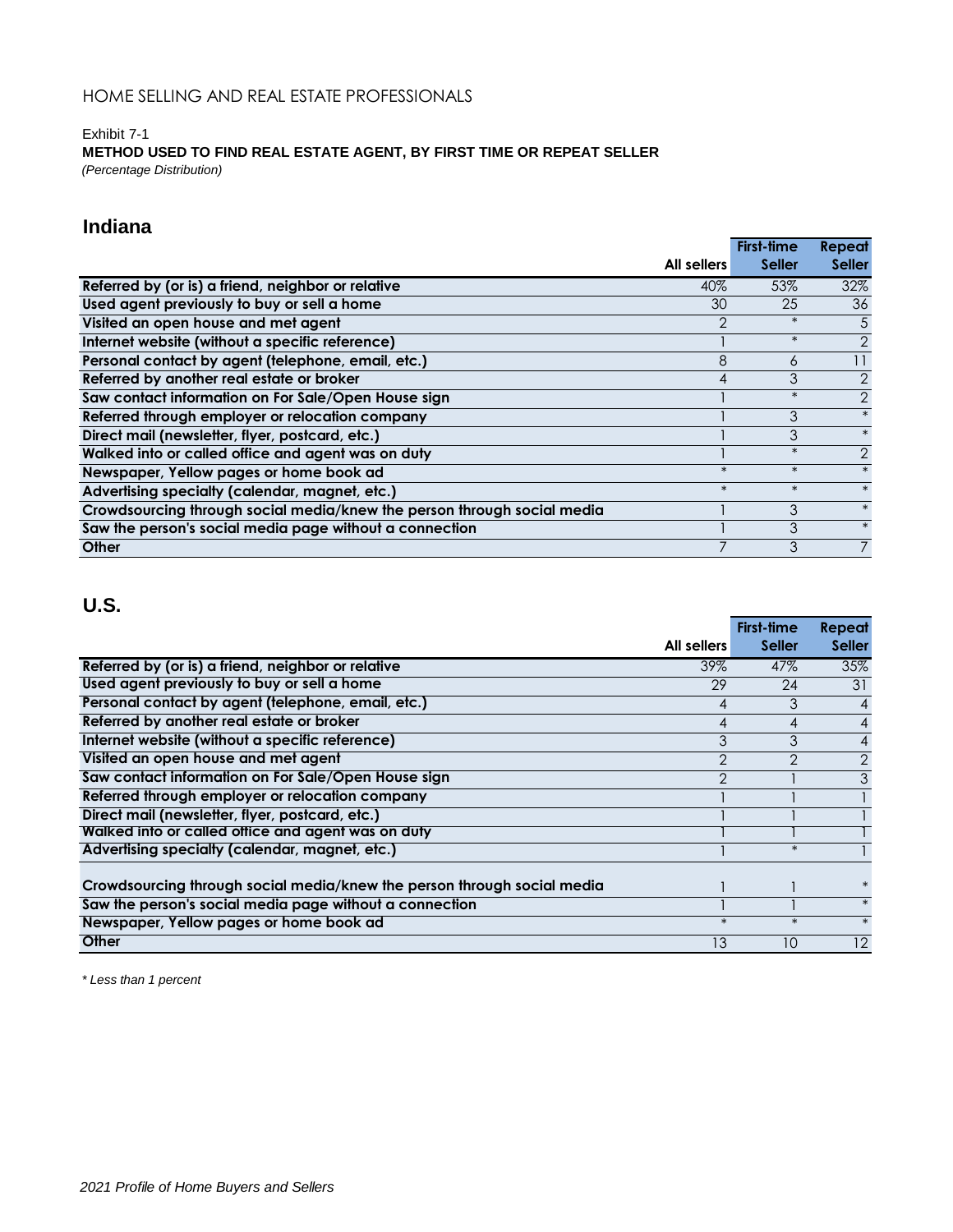### Exhibit 7-2

**METHOD USED TO FIND REAL ESTATE AGENT, BY MILES MOVED** *(Percentage Distribution)*

### **Indiana**

|                                                                         |             | 10 miles | 11 to 20 |         | 21 to 50 51 to 100 | 101 to          | 501 or |
|-------------------------------------------------------------------------|-------------|----------|----------|---------|--------------------|-----------------|--------|
|                                                                         | All sellers | or less  | miles    | miles   |                    | miles 500 miles | more   |
| Referred by (or is) a friend, neighbor or relative                      | 40%         | 38%      | 50%      | 45%     | 44%                | 43%             | 33%    |
| Used agent previously to buy or sell a home                             | 30          | 25       | 30       | 36      | 44                 | 29              | 67     |
| Visited an open house and met agent                                     |             | 5        |          |         |                    |                 |        |
| Internet website (without a specific reference)                         |             | $\ast$   |          |         |                    | 14              |        |
| Personal contact by agent (telephone, email, etc.)                      | 8           | 18       |          |         |                    |                 |        |
| Referred by another real estate or broker                               | 4           | $\ast$   | 10       | $\ast$  |                    | $*$             |        |
| Saw contact information on For Sale/Open House sign                     |             | 3        |          | $\ast$  | $\ast$             | $\ast$          |        |
| Referred through employer or relocation company                         |             | 3        |          |         |                    |                 |        |
| Direct mail (newsletter, flyer, postcard, etc.)                         |             | $*$      | 10       | $\ast$  | $\ast$             |                 |        |
| Walked into or called office and agent was on duty                      |             | $\ast$   |          |         |                    | 14              |        |
| Newspaper, Yellow pages or home book ad                                 |             | $\ast$   |          |         |                    |                 |        |
| Advertising specialty (calendar, magnet, etc.)                          |             |          |          |         |                    |                 |        |
| Crowdsourcing through social media/knew the person through social media |             | $*$      |          | $\circ$ |                    |                 |        |
| Saw the person's social media page without a connection                 |             | 3        |          | 士       |                    |                 |        |
| Other                                                                   |             | 8        |          |         |                    |                 |        |

|                                                                         |               | 10 miles       | 11 to 20      |                | 21 to 50 51 to 100 | 101 to          | 501 or      |
|-------------------------------------------------------------------------|---------------|----------------|---------------|----------------|--------------------|-----------------|-------------|
|                                                                         | All sellers   | or less        | miles         | miles          |                    | miles 500 miles | more        |
| Referred by (or is) a friend, neighbor or relative                      | 39%           | 38%            | 39%           | 41%            | 37%                | 36%             | 43%         |
| Used agent previously to buy or sell a home                             | 29            | 34             | 30            | 23             | 22                 | 28              | 27          |
| Personal contact by agent (telephone, email, etc.)                      | 4             | 3              | 5             |                | 6                  |                 | 3           |
| Referred by another real estate or broker                               | 4             | 3              | 4             | 3              | 6                  |                 |             |
| Internet website (without a specific reference)                         | 3             | 3              | 3             | .h             | 3                  |                 |             |
| Visited an open house and met agent                                     | 2             | $\overline{2}$ | 3             | $\mathcal{P}$  | っ                  |                 |             |
| Saw contact information on For Sale/Open House sign                     | $\mathcal{P}$ | $\mathfrak{D}$ | $\mathcal{P}$ | $\overline{2}$ | 3                  | 3               | 3           |
| Referred through employer or relocation company                         |               | $\ast$         |               |                |                    |                 | 3           |
| Direct mail (newsletter, flyer, postcard, etc.)                         |               |                |               | $\mathcal{P}$  |                    |                 |             |
| Walked into or called office and agent was on duty                      |               |                | ⌒             |                |                    |                 |             |
| Advertising specialty (calendar, magnet, etc.)                          |               | $\ast$         | $\mathbf x$   |                |                    |                 | 2           |
| Crowdsourcing through social media/knew the person through social media |               |                |               |                |                    |                 |             |
| Saw the person's social media page without a connection                 |               |                |               |                |                    |                 |             |
| Newspaper, Yellow pages or home book ad                                 |               |                |               |                |                    |                 |             |
| Other                                                                   | 13            |                | 12            | 15             | 20                 |                 | $\mathsf Q$ |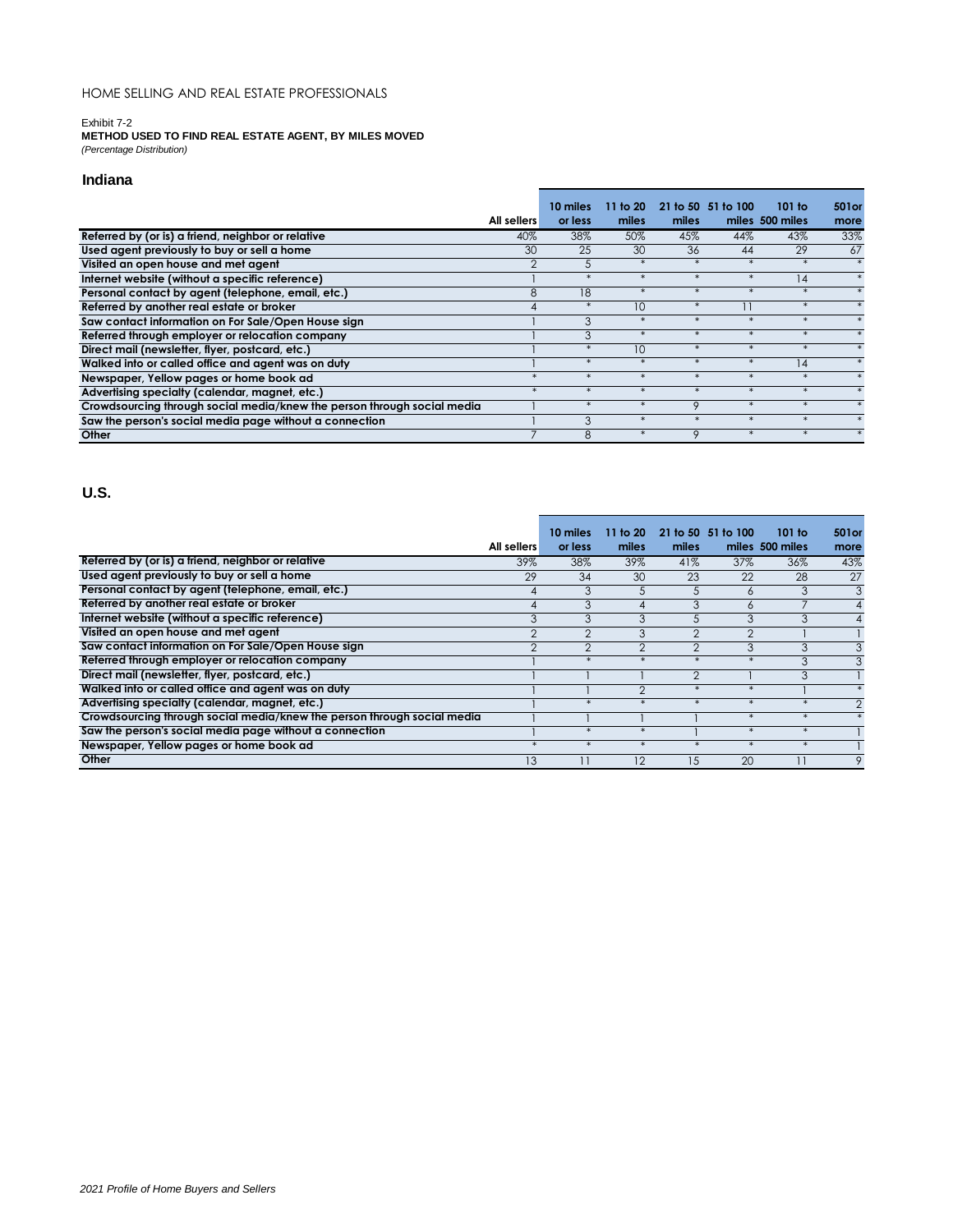## Exhibit 7-3

**NUMBER OF AGENTS CONTACTED BEFORE SELECTING ONE TO ASSIST WITH SALE OF HOME** *(Percentage Distribution)*

## **Indiana**

| 88%    |
|--------|
| 10%    |
| 3%     |
| $\ast$ |
| $\ast$ |
|        |

*\* Less than 1 percent*



# **U.S.**

| One          |    |
|--------------|----|
| Two          | 10 |
| <b>Three</b> | .5 |
| Four         |    |
| Five or more |    |

## **NUMBER OF AGENTS CONTACTED BEFORE SELECTING ONE TO ASSIST WITH SALE OF HOME**

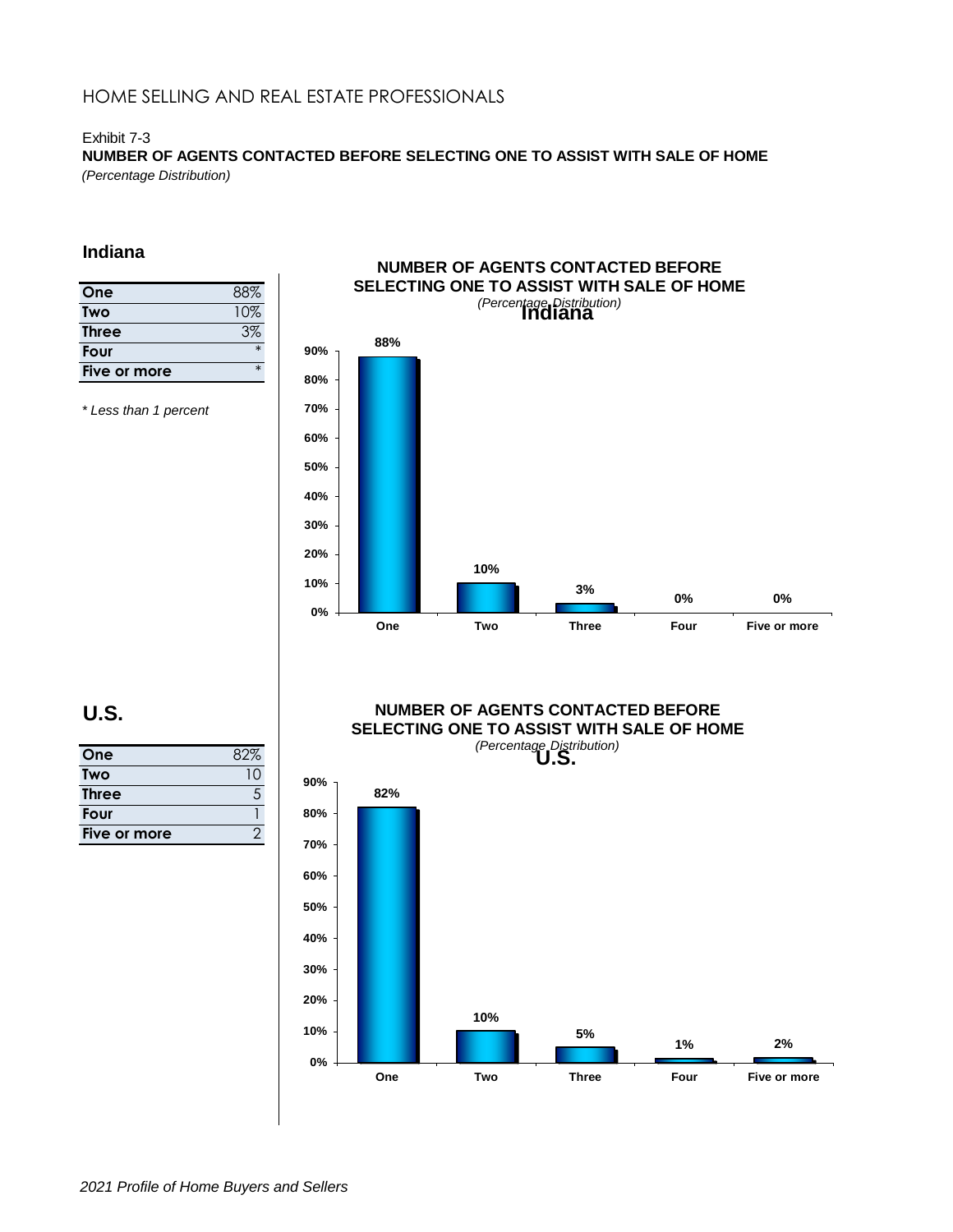### Exhibit 7-4

**SELLER USED THE SAME REAL ESTATE AGENT FOR THEIR HOME PURCHASE, BY MILES MOVED**

*(Percentage Distribution Among Sellers Who Used an Agent to Purchase a Home)*

### **Indiana**

|                        | All<br>sellers | 10 miles<br>or less | 11 <sub>to</sub> 20 <sub>0</sub><br>miles | miles | 21 to 50 51 to 100 | 101 to<br>miles 500 miles | 501 or<br>more |
|------------------------|----------------|---------------------|-------------------------------------------|-------|--------------------|---------------------------|----------------|
| Used the same agent    | 62%            | 79%                 | 100%                                      | 67%   | $1\%$              | 0%                        | 33%            |
| Used a different agent | 38%            | 21%                 | 0%                                        | 33%   | 89%                | 100%                      | 67%            |

|                        | All<br>sellers | 10 miles<br>or less | miles | miles | 11 to 20 21 to 50 51 to 100 | 101 to<br>miles 500 miles | 501 or<br>more |
|------------------------|----------------|---------------------|-------|-------|-----------------------------|---------------------------|----------------|
| Used the same agent    | 53%            | 85%                 | 79%   | 71%   | 37%                         | 5%                        | $4\%$          |
| Used a different agent | 47%            |                     |       | 29    | 63                          | 95                        | 96             |

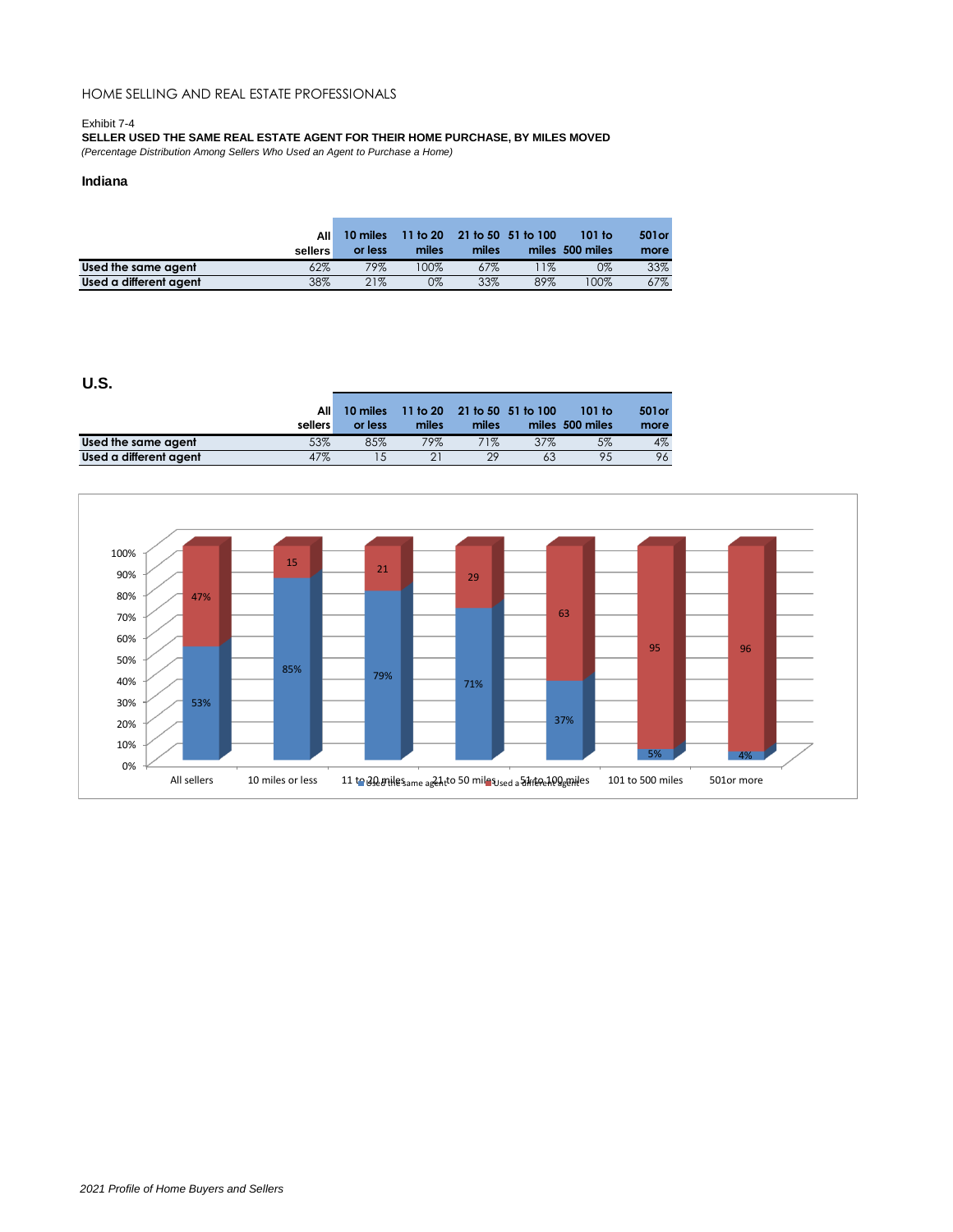## Exhibit 7-5 **HOME LISTED ON MULTIPLE LISTING SERVICE**

*(Percentage Distribution)*

## **Indiana**

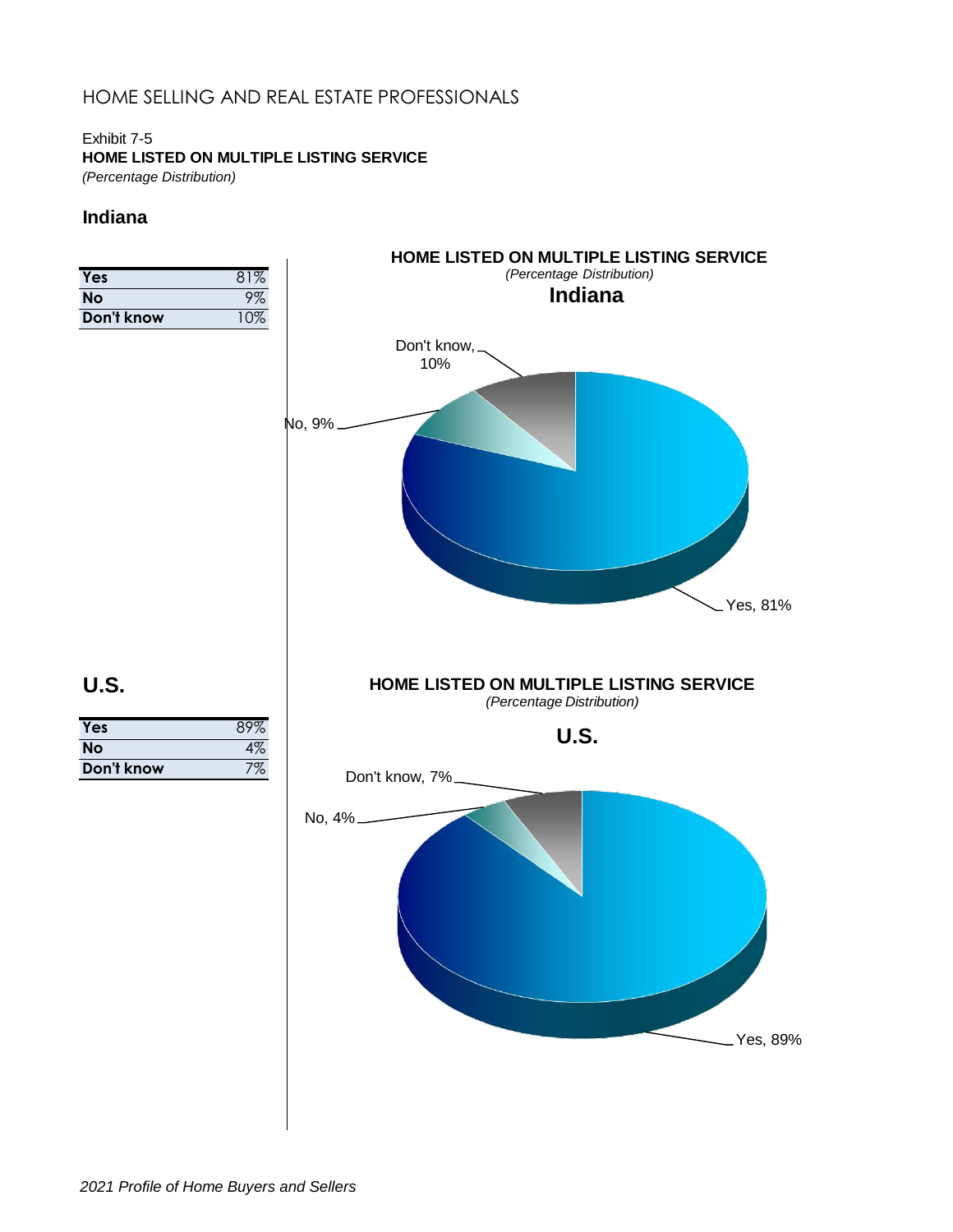### Exhibit 7-6 **LEVEL OF SERVICE PROVIDED BY THE REAL ESTATE AGENT** *(Percentage Distribution)*



### **LEVEL OF SERVICE PROVIDED BY THE REAL ESTATE AGENT (Percentage Distribution)**

|                                                                                               | 2006 | 2007 | 2008 | 2009 | 2010 | 2011 | 2012 | 2013 | 2014 | 2015 | 2016 | 2017 | 2018 | 2019 | 2020 | 2021 |
|-----------------------------------------------------------------------------------------------|------|------|------|------|------|------|------|------|------|------|------|------|------|------|------|------|
| A broad range of<br>services and<br>management of<br>most aspects of the<br>home sale         | 83%  | 81%  | 81%  | 80%  | 80%  | 80%  | 80%  | 81%  | 79%  | 79%  | 83%  | 82%  | 84%  | 85%  | 88%  | 86%  |
| A limited set of                                                                              | 9%   | 9%   | 9%   | 9%   | 8%   | 10%  | 8%   | 9%   | 9%   | 9%   | 8%   | 9%   | 8%   | 8%   | 6%   | 8%   |
| services as<br>requested by the<br>seller                                                     |      |      |      |      |      |      |      |      |      |      |      |      |      |      |      |      |
| The agent listed the<br>home on the MLS<br>and performed few<br>if any additional<br>services | 8%   | 9%   | 9%   | 11%  | 11%  | 10%  | 12%  | 10%  | 12%  | 12%  | 9%   | 9%   | 8%   | 7%   | 6%   | 6%   |

| 100% |  |  |  |  |    |               |              |       |   |      |      |      |       |                                              |
|------|--|--|--|--|----|---------------|--------------|-------|---|------|------|------|-------|----------------------------------------------|
| 90%  |  |  |  |  |    |               |              |       |   |      |      |      |       |                                              |
| 80%  |  |  |  |  | TF | <b>Second</b> | <b>Based</b> | The h | o | ho N |      |      |       | and performed few if any additional services |
| 70%  |  |  |  |  |    |               |              |       |   |      |      |      |       |                                              |
| 60%  |  |  |  |  |    |               |              |       |   |      |      |      |       |                                              |
|      |  |  |  |  |    |               |              |       |   |      |      |      |       |                                              |
| 50%  |  |  |  |  |    | itec          | et of        |       |   |      |      |      |       |                                              |
| 40%  |  |  |  |  |    |               |              |       |   |      |      |      |       |                                              |
| 30%  |  |  |  |  |    |               |              |       |   |      |      |      |       |                                              |
| 20%  |  |  |  |  |    |               |              |       |   |      |      |      |       |                                              |
|      |  |  |  |  |    |               |              |       |   |      |      |      |       |                                              |
| 10%  |  |  |  |  |    | hart          | i oo         | orv   |   | hani | Imel | nt m | k asé | ts of the home sale                          |
| 0%   |  |  |  |  |    |               |              |       |   |      |      |      |       |                                              |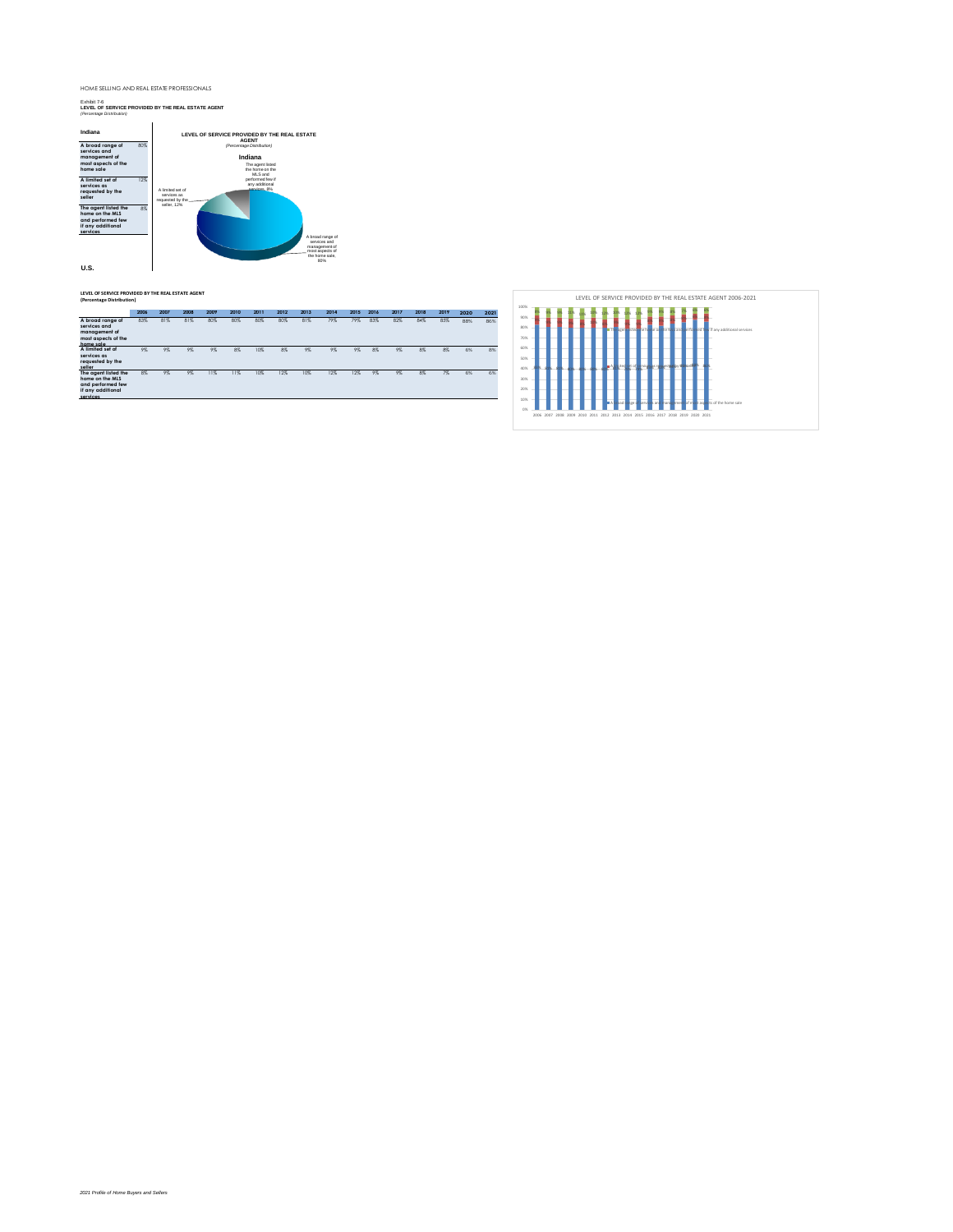### Exhibit 7-7

**WHAT SELLERS MOST WANT FROM REAL ESTATE AGENTS, BY LEVEL OF SERVICE PROVIDED BY THE AGENT** *(Percentage Distribution)*

|                                                          |             |                                      |                  | LEVEL OF SERVICE SOUGHT FROM THE AGENT BY THE SELLER    |
|----------------------------------------------------------|-------------|--------------------------------------|------------------|---------------------------------------------------------|
| <b>Indiana</b>                                           |             | A broad range of<br>services and     | A limited set of | The agent listed the                                    |
|                                                          |             | management of<br>most aspects of the | requested by the | services as home on the MLS and<br>performed few if any |
|                                                          | All sellers | home sale                            | seller           | additional services                                     |
| Help price home competitively                            | 19%         | 18%                                  | 25%              | 20%                                                     |
| Help sell the home within specific timeframe             | 13          |                                      | 50               |                                                         |
| Help find a buyer for home                               | 13          | 13                                   | 13               |                                                         |
| Help seller market home to potential buyers              | 23          | 25                                   |                  | 20                                                      |
| Help seller find ways to fix up home to sell it for more | 19          | 21                                   | $\ast$           | 20                                                      |
| Help with negotiation and dealing with buyers            | 4           |                                      | $\star$          | 20                                                      |
| Help with paperwork/inspections/preparing for settlement | 8           |                                      | 13               |                                                         |
| Help seller see homes available to purchase              |             |                                      | $\ast$           | 20                                                      |
| Help create and post videos to provide tour of my home   |             |                                      | $\ast$           |                                                         |
| Other                                                    |             |                                      |                  |                                                         |

*\* Less than 1 percent*

**U.S.**

#### **All sellers A broad range of services and management of most aspects of the requested by the performed few if any home sale A limited set of The agent listed the services as home on the MLS and seller**

**LEVEL OF SERVICE SOUGHT FROM THE AGENT BY THE SELLER**

|                                                          | All sellers | home sale   | seller | additional services |
|----------------------------------------------------------|-------------|-------------|--------|---------------------|
| Help price home competitively                            | 21%         | 21%         | 20%    | 17%                 |
| Help seller market home to potential buyers              | 20          | $2^{\circ}$ |        | 18                  |
| Help sell the home within specific timeframe             | 16          |             | 26     | 18                  |
| Help seller find ways to fix up home to sell it for more | 16          |             | 10     |                     |
| Help find a buyer for home                               |             |             |        | 19                  |
| Help with negotiation and dealing with buyers            |             |             |        |                     |
| Help with paperwork/inspections/preparing for settlement |             |             |        |                     |
| Help seller see homes available to purchase              |             |             |        |                     |
| Help create and post videos to provide tour of my home   |             |             |        |                     |
| Other                                                    |             |             |        |                     |

*\* Less than 1 percent*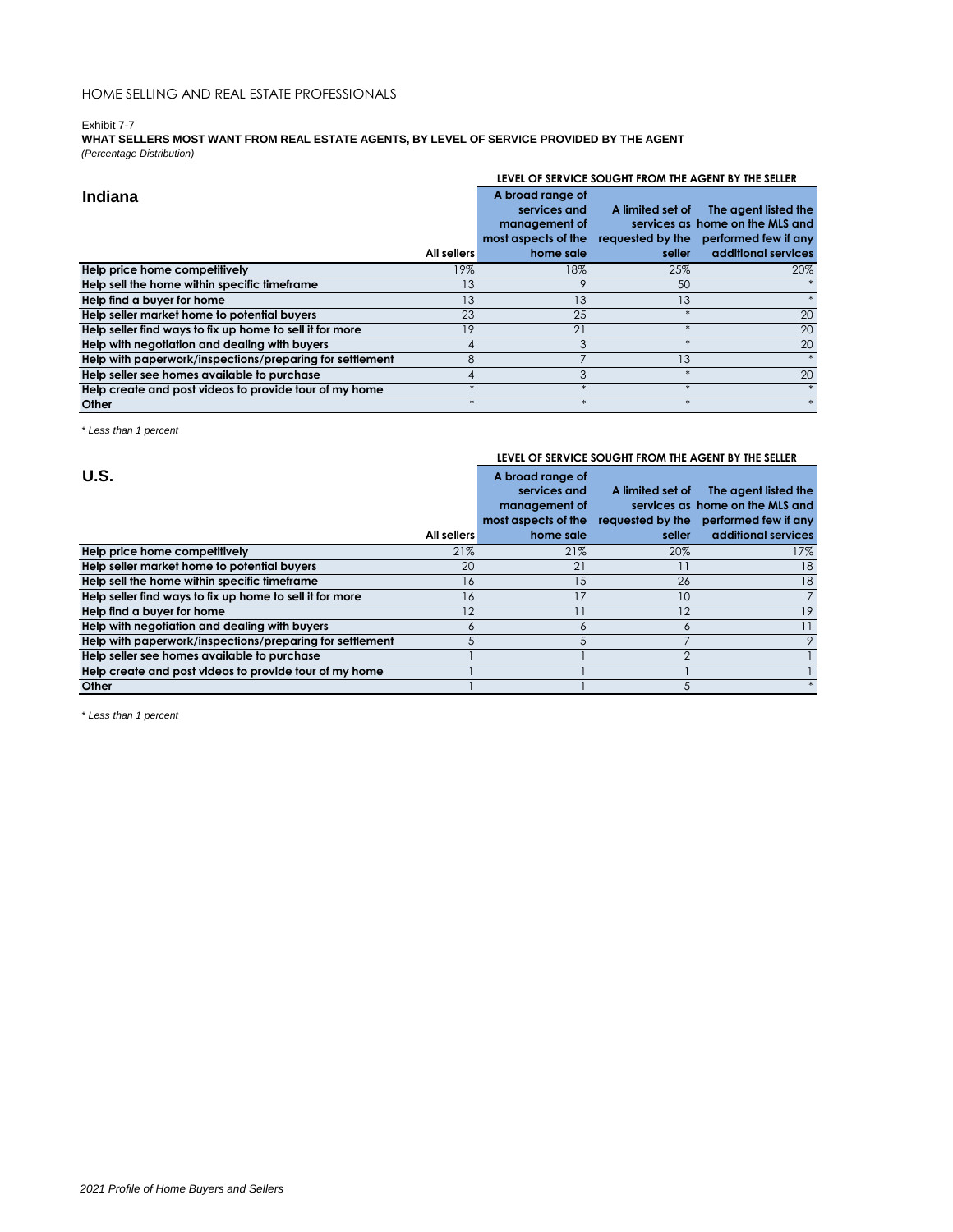### Exhibit 7-8

**MOST IMPORTANT FACTOR IN CHOOSING A REAL ESTATE AGENT TO SELL HOME, BY LEVEL OF SERVICE PROVIDED BY THE AGENT** *(Percentage Distribution)*

| Indiana                                                 | LEVEL OF SERVICE SOUGHT FROM THE AGENT BY THE SELLER |                                                                                                        |                            |                                                                                                        |  |
|---------------------------------------------------------|------------------------------------------------------|--------------------------------------------------------------------------------------------------------|----------------------------|--------------------------------------------------------------------------------------------------------|--|
|                                                         | All sellers                                          | A broad range of<br>services and<br>management of<br>most aspects of the requested by the<br>home sale | A limited set of<br>seller | The agent listed the<br>services as home on the MLS and<br>performed few if any<br>additional services |  |
| <b>Reputation of agent</b>                              | 35%                                                  | 38%                                                                                                    | 14%                        | 20%                                                                                                    |  |
| Agent is honest and trustworthy                         | 19                                                   |                                                                                                        | 14                         | 40                                                                                                     |  |
| Agent is friend or family member                        | 17                                                   | 18                                                                                                     | $\star$                    |                                                                                                        |  |
| Agent's knowledge of the neighborhood                   | 6                                                    | 8                                                                                                      | 14                         |                                                                                                        |  |
| Agent's association with a particular firm              | 5                                                    | 5                                                                                                      | 14                         |                                                                                                        |  |
| Agent has caring personality/good listener              | <sup>n</sup>                                         | O                                                                                                      | 29                         | 20                                                                                                     |  |
| <b>Agent's commission</b>                               |                                                      |                                                                                                        | 14                         |                                                                                                        |  |
| Agent seems 100% accessible because of use of technolog | 5                                                    |                                                                                                        | $\ast$                     | 20                                                                                                     |  |
| Professional designations held by agent                 |                                                      |                                                                                                        | $*$                        |                                                                                                        |  |
| Other                                                   |                                                      |                                                                                                        | $*$                        |                                                                                                        |  |

## **U.S.**

### **LEVEL OF SERVICE SOUGHT FROM THE AGENT BY THE SELLER**

|                                               | All sellers | A broad range of<br>services and<br>management of<br>most aspects of the requested by the<br>home sale | A limited set of<br>seller | The agent listed the<br>services as home on the MLS and<br>performed few if any<br>additional services |
|-----------------------------------------------|-------------|--------------------------------------------------------------------------------------------------------|----------------------------|--------------------------------------------------------------------------------------------------------|
| <b>Reputation of agent</b>                    | 32%         | 33%                                                                                                    | 28%                        | 21%                                                                                                    |
| Agent is honest and trustworthy               | 19          | 20                                                                                                     | 10                         | 18                                                                                                     |
| Agent is friend or family member              | 17          | 17                                                                                                     | 21                         | 23                                                                                                     |
| Agent's knowledge of the neighborhood         |             |                                                                                                        | 13                         | 13                                                                                                     |
| Agent has caring personality/good listener    | 5           |                                                                                                        |                            | 3                                                                                                      |
| <b>Agent's commission</b>                     |             |                                                                                                        |                            | 3                                                                                                      |
| Agent's association with a particular firm    |             | 3                                                                                                      | 6                          |                                                                                                        |
| Agent seems 100% accessible because of use of |             |                                                                                                        |                            |                                                                                                        |
| technology like tablet or smartphone          |             |                                                                                                        |                            |                                                                                                        |
| Professional designations held by agent       |             |                                                                                                        | ⌒                          |                                                                                                        |
| Other                                         |             |                                                                                                        | 10                         |                                                                                                        |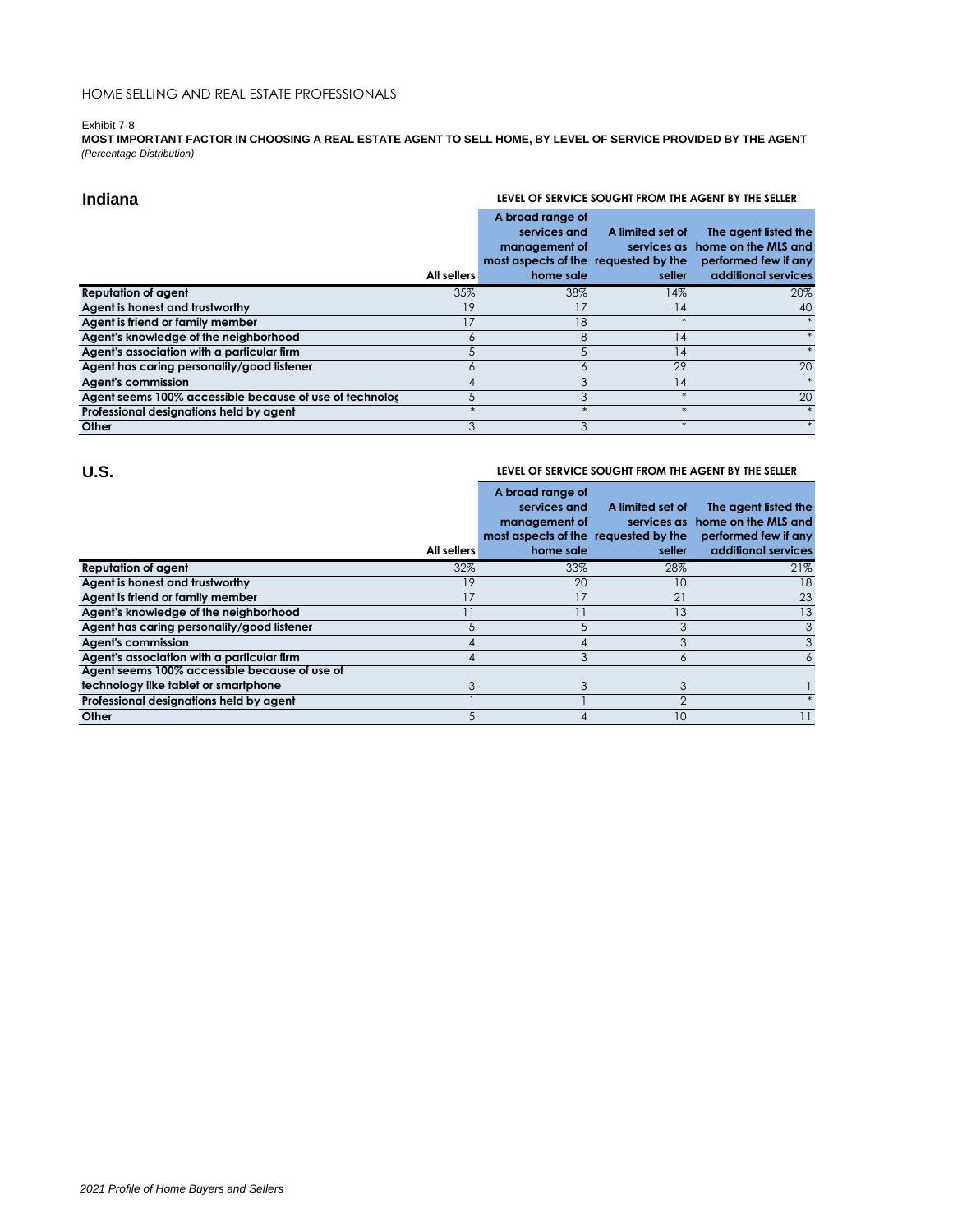### Exhibit 7-9

## **METHODS REAL ESTATE AGENT USED TO MARKET HOME**

*(Percent of Respondents Among Sellers Who Used an Agent)*

# **Indiana**

|                                                     | <b>All Homes</b> |
|-----------------------------------------------------|------------------|
| Multiple Listing (MLS) website                      | 76%              |
| <b>Yard sign</b>                                    | 63               |
| Open house                                          | 33               |
| Real estate agent website                           | 48               |
| Real estate company website                         | 29               |
| Realtor.com                                         | 58               |
| Third party aggregators                             | 43               |
| Print newspaper advertisement                       | $\overline{4}$   |
| Direct mail (flyers, postcards, etc.)               | $\overline{3}$   |
| Real estate magazine                                | $\ast$           |
| Video                                               | 8                |
| Other Web sites with real estate listings (e.g.     |                  |
| Google, Yahoo)                                      | 13               |
| Real estate magazine website                        | 4                |
| Social networking websites (e.g. Facebook, Twitter, |                  |
| etc.)                                               | 22               |
| <b>Online Classified Ads</b>                        | $\overline{3}$   |
| Video hosting Web sites (e.g. Youtube, etc.)        |                  |
| <b>Television</b>                                   | $\ast$           |
| <b>Virtual tours</b>                                | 10 <sup>°</sup>  |
| Virtual open houses                                 | $\frac{3}{5}$    |
| Other                                               |                  |

*\* Less than 1 percent*

|                                                     | <b>All Homes</b> |
|-----------------------------------------------------|------------------|
| <b>Multiple Listing (MLS) website</b>               | 86%              |
| Yard sign                                           | 59               |
| Realtor.com                                         | 49               |
| Real estate agent website                           | 48               |
| Third party aggregators                             | 45               |
| Open house                                          | 43               |
| Real estate company website                         | 42               |
| Social networking websites (e.g. Facebook, Twitter, |                  |
| etc.)                                               | 22               |
| <b>Virtual tours</b>                                | 21               |
| Video                                               | 13               |
| Direct mail (flyers, postcards, etc.)               | $\overline{7}$   |
| Other Web sites with real estate listings           | 7                |
| Virtual open houses                                 | 6                |
| <b>Online Classified Ads</b>                        | 5                |
| Print newspaper advertisement                       | $\overline{4}$   |
| Real estate magazine                                | $\overline{3}$   |
| Real estate magazine website                        | $\overline{3}$   |
| <b>Video hosting websites</b>                       | $\overline{3}$   |
| <b>Television</b>                                   | $\overline{1}$   |
| Other                                               | $\overline{4}$   |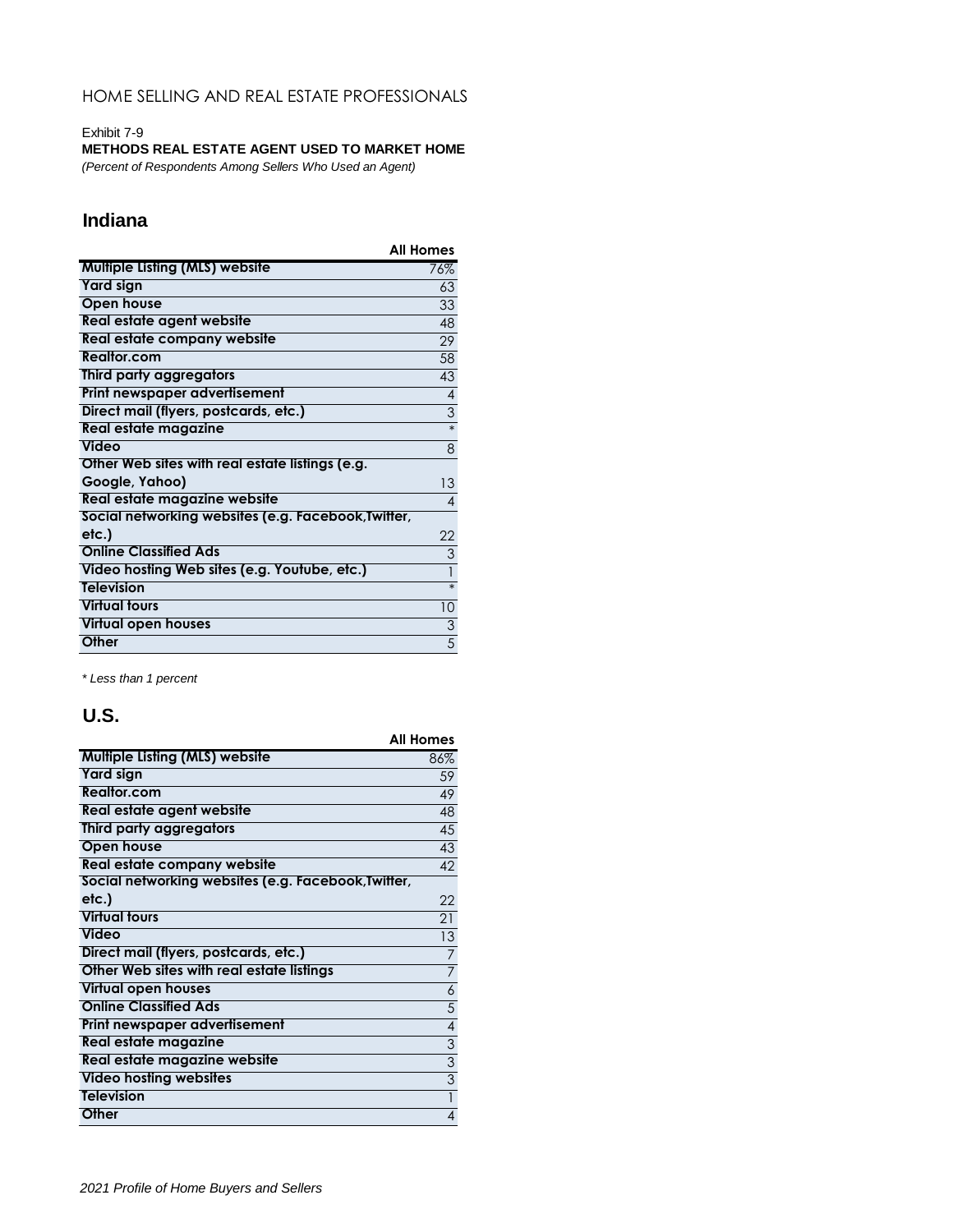Exhibit 7-10 **HOW REAL ESTATE AGENT WAS COMPENSATED** *(Percentage Distribution)*

# **Indiana**

| <b>Paid by seller</b>    |    |
|--------------------------|----|
| Percent of sales price   | 84 |
| <b>Flat</b> fee          |    |
| Per task fee             |    |
| Other                    | 3  |
| <b>Don't Know</b>        | 9  |
| Paid by buyer and seller | 15 |
| Paid by buyer only       | 6  |
| Other                    |    |
| <b>Don't Know</b>        |    |

# **U.S.**

| Paid by seller           | 76%    |
|--------------------------|--------|
| Percent of sales price   | 92     |
| <b>Flat</b> fee          |        |
| Per task fee             | $\ast$ |
| Other                    |        |
| Don't Know               | 4      |
| Paid by buyer and seller | 12     |
| Paid by buyer only       |        |
| <b>Other</b>             |        |
| <b>Don't Know</b>        |        |

*\* Less than 1 percent*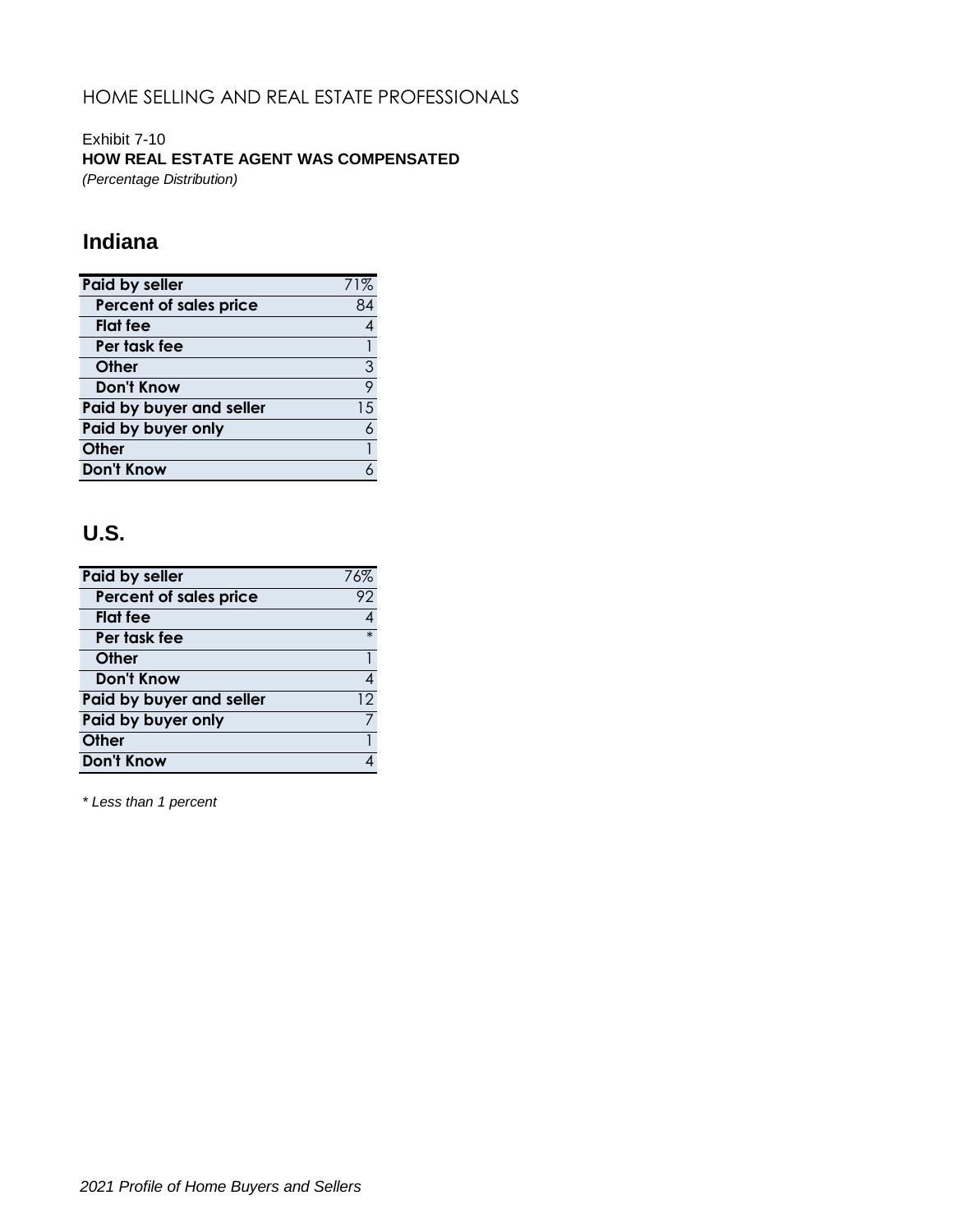Exhibit 7-11

**NEGOTIATING THE COMMISSION RATE OR FEE WITH THE REAL ESTATE AGENT** *(Percentage Distribution)*

### **Indiana**

| Real estate agent initiated discussion of       | 46%                      |
|-------------------------------------------------|--------------------------|
| compensation                                    |                          |
| Client brought up the topic and the real estate | 14                       |
| agent was able and willing to negotiate their   |                          |
| commission or fee                               |                          |
| Client brought up the topic and the real estate | $\boldsymbol{\varDelta}$ |
| agent was unwilling or unable to negotiate      |                          |
| their commission or fee                         |                          |
| Client did know commissions and fees could      | 14                       |
| be negotiated but did not bring up the topic    |                          |
| Client did not know commissions and fees        | 23                       |
| could be negotiated                             |                          |
| U.S.                                            |                          |
| Real estate agent initiated discussion of       | 47%                      |
| compensation                                    |                          |
| Client brought up the topic and the real estate | 20                       |
| agent was able and willing to negotiate their   |                          |
| commission or fee                               |                          |
| Client brought up the topic and the real estate | 5                        |

**commission or fee Client brought up the topic and the real estate agent was unwilling or unable to negotiate their commission or fee Client did know commissions and fees could** 

**be negotiated but did not bring up the topic Client did not know commissions and fees**  15

13

**could be negotiated**

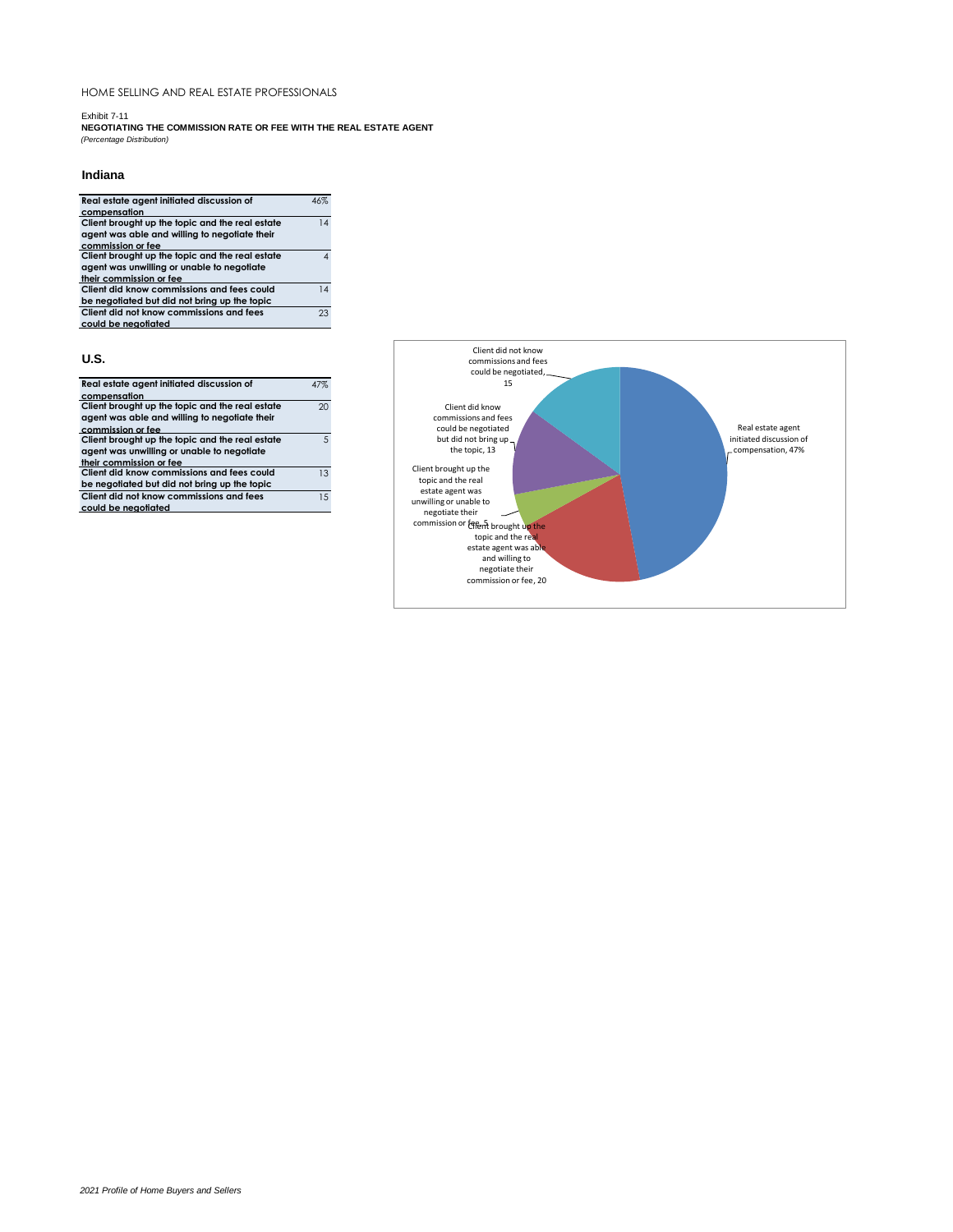# Exhibit 7-12 **WOULD SELLER USE REAL ESTATE AGENT AGAIN OR RECOMMEND TO OTHERS**

*(Percentage Distribution)*

## **Indiana**

|                       | sellers | All 10 miles or<br>less | 11 to 20<br>miles | miles  | 21 to 50 51 to 100 | 101 to<br>miles 500 miles | <b>501or</b><br>more |
|-----------------------|---------|-------------------------|-------------------|--------|--------------------|---------------------------|----------------------|
| <b>Definitely</b>     | 75%     | 83%                     | 70%               | 73%    | 67%                | 71%                       | 33%                  |
| Probably              | 16%     | 18                      | 30                | $\ast$ |                    | $\ast$                    | 67%                  |
| <b>Probably Not</b>   | 4%      | $\ast$                  | $\ast$            | 18     |                    | $\ast$                    | 0%                   |
| <b>Definitely Not</b> | 5%      | $\ast$                  | $\ast$            | Q      |                    | 29                        | 0%                   |
| Don't Know/           |         |                         |                   |        |                    |                           |                      |
| <b>Not Sure</b>       | 0%      | $\ast$                  | $\ast$            | $\ast$ | $\ast$             | $\ast$                    | 0%                   |

|                       | sellers | All 10 miles or<br>less | miles  | 11 to 20 21 to 50 51 to 100<br>miles |     | $101$ to<br>miles 500 miles | <b>501or</b><br>more |
|-----------------------|---------|-------------------------|--------|--------------------------------------|-----|-----------------------------|----------------------|
| <b>Definitely</b>     | 74%     | 77%                     | 75%    | 74%                                  | 69% | 71%                         | 72%                  |
| Probably              | 15      | 14                      | 4      | 4                                    |     |                             | 16                   |
| <b>Probably Not</b>   | O       |                         |        |                                      |     |                             | 5                    |
| <b>Definitely Not</b> |         | 4                       |        |                                      |     |                             | 6                    |
| Don't Know/           |         |                         |        |                                      |     |                             |                      |
| <b>Not Sure</b>       |         |                         | $\ast$ |                                      |     |                             | $\ast$               |